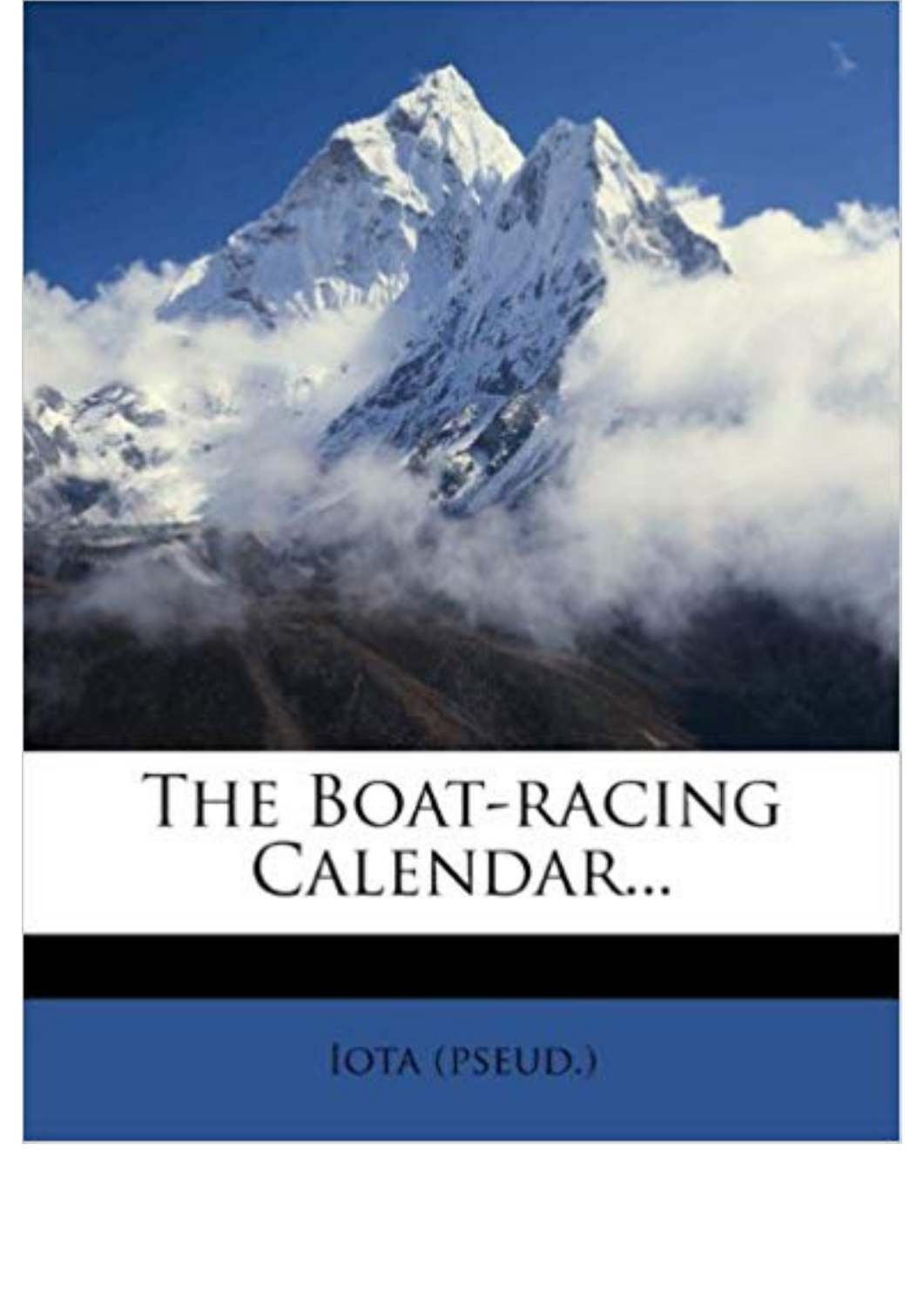*(pseud.), Iota*

**The Boat-racing Calendar...**

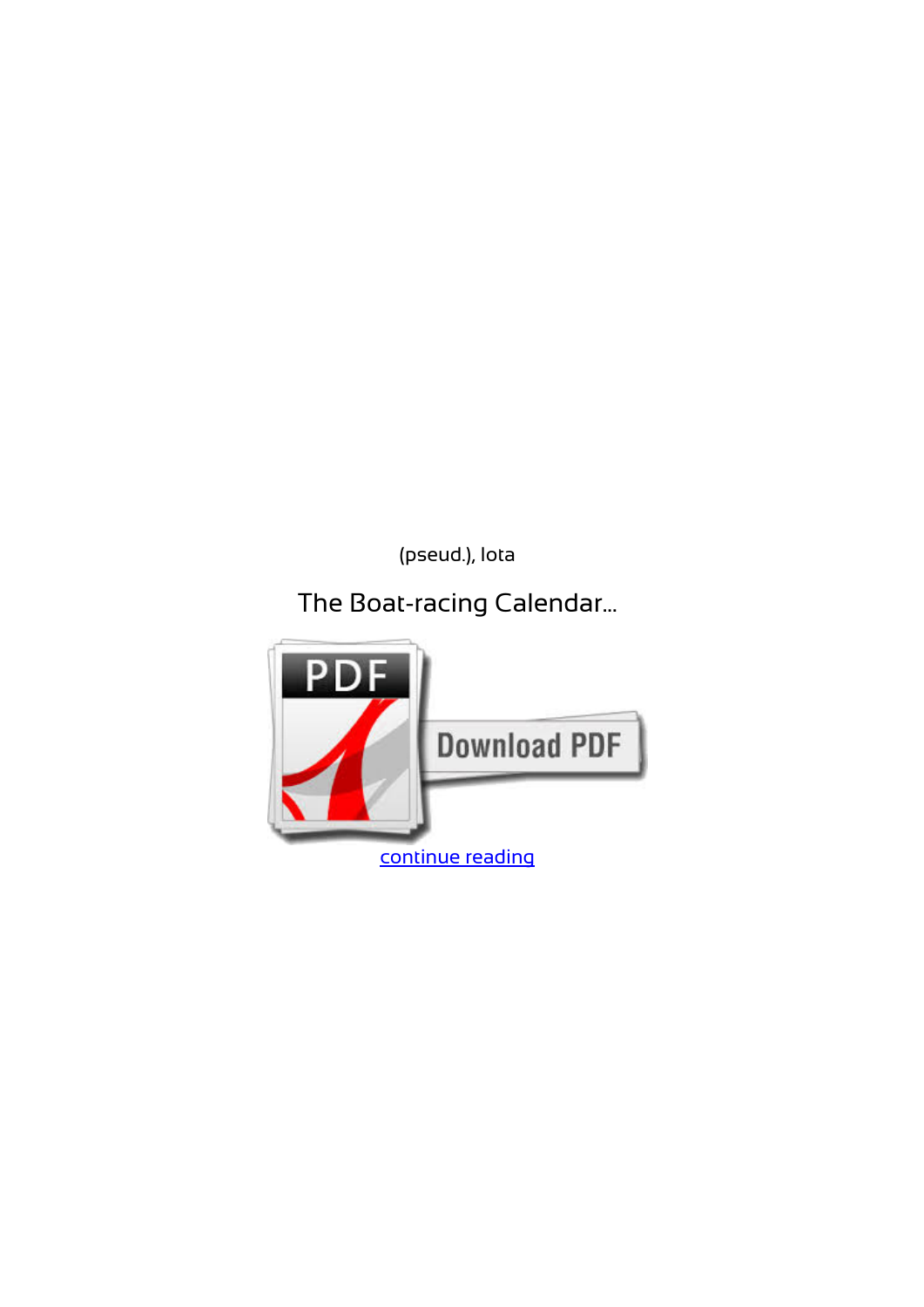That is a reproduction of a book published before 1923. This reserve may possess occasional imperfections such as for example missing or blurred web pages, poor photos, errant marks, etc.<author> We enjoy your knowledge of the imperfections in the preservation process, and hope you enjoy this valuable book. ++++ The below data was compiled from several identification fields in the bibliographic record of the title.name> This data can be provided as an additional device in helping to ensure edition identification: ++++ < The Boat-racing Calendar; Or, Record Of The Performances Of The Principal Winning Amateurs In England And Wales, From 1835 To 1857, Compiled From 'Bell's Life In London'. which were either area of the primary artifact, or were released by the scanning process. We believe this work is culturally essential, and despite the imperfections, have elected to take it back into print within our continuing dedication to the preservation of imprinted works worldwide. Iota (pseud.)



[continue reading](http://bit.ly/2Tge8Fv)